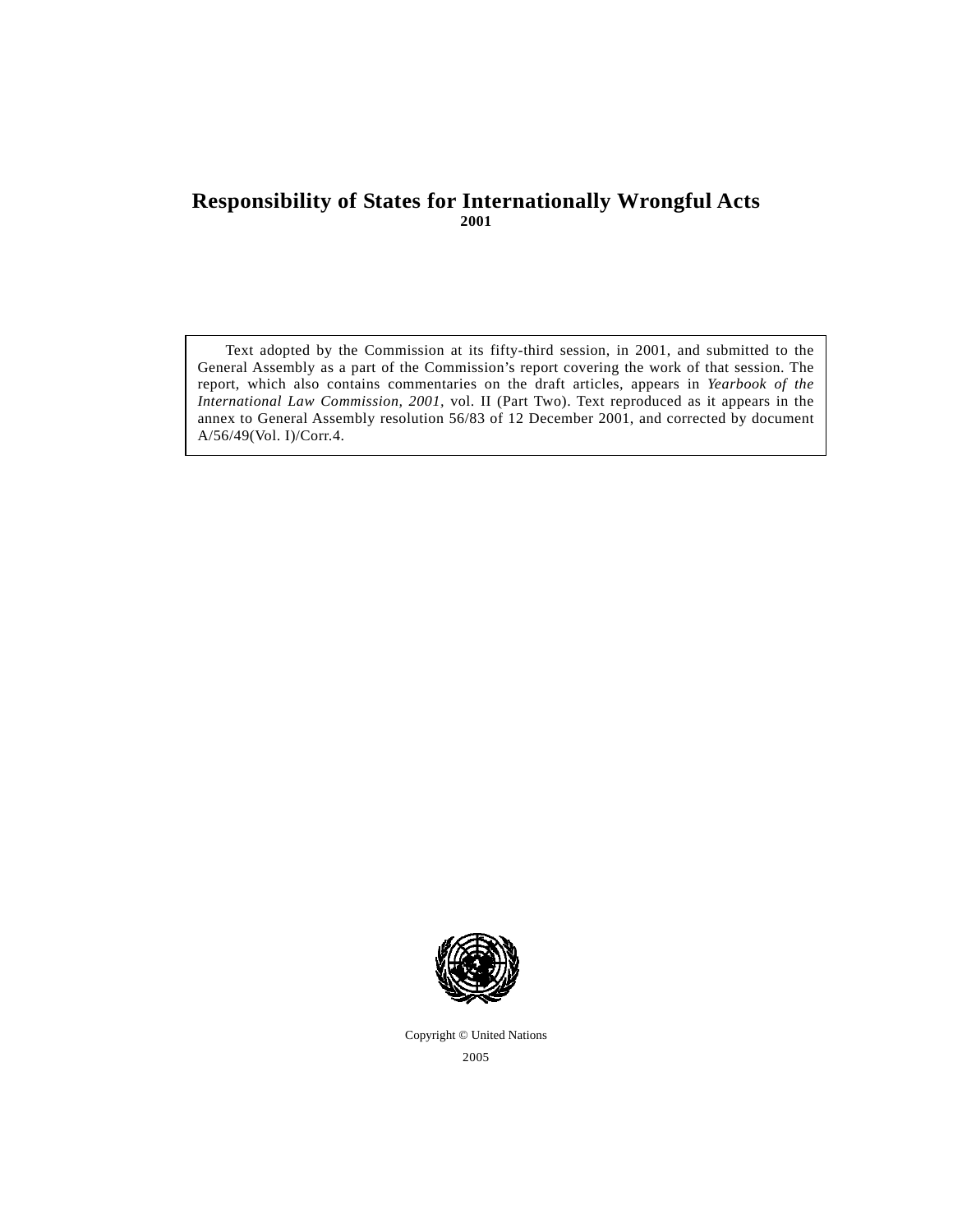#### **Responsibility of States for Internationally Wrongful Acts**

PART ONE THE INTERNATIONALLY WRONGFUL ACT OF A STATE

### CHAPTER I

### GENERAL PRINCIPLES

*Article l* 

#### *Responsibility of a State for its internationally wrongful acts*

Every internationally wrongful act of a State entails the international responsibility of that State.

*Article 2 Elements of an internationally wrongful act of a State* 

There is an internationally wrongful act of a State when conduct consisting of an action or omission:

(*a*) is attributable to the State under international law; and

(*b*) constitutes a breach of an international obligation of the State.

### *Article 3*

*Characterization of an act of a State as internationally wrongful* 

The characterization of an act of a State as internationally wrongful is governed by international law. Such characterization is not affected by the characterization of the same act as lawful by internal law.

### CHAPTER II

ATTRIBUTION OF CONDUCT TO A STATE

#### *Article 4*

#### *Conduct of organs of a State*

1. The conduct of any State organ shall be considered an act of that State under international law, whether the organ exercises legislative, executive, judicial or any other functions, whatever position it holds in the organization of the State, and whatever its character as an organ of the central Government or of a territorial unit of the State.

2. An organ includes any person or entity which has that status in accordance with the internal law of the State.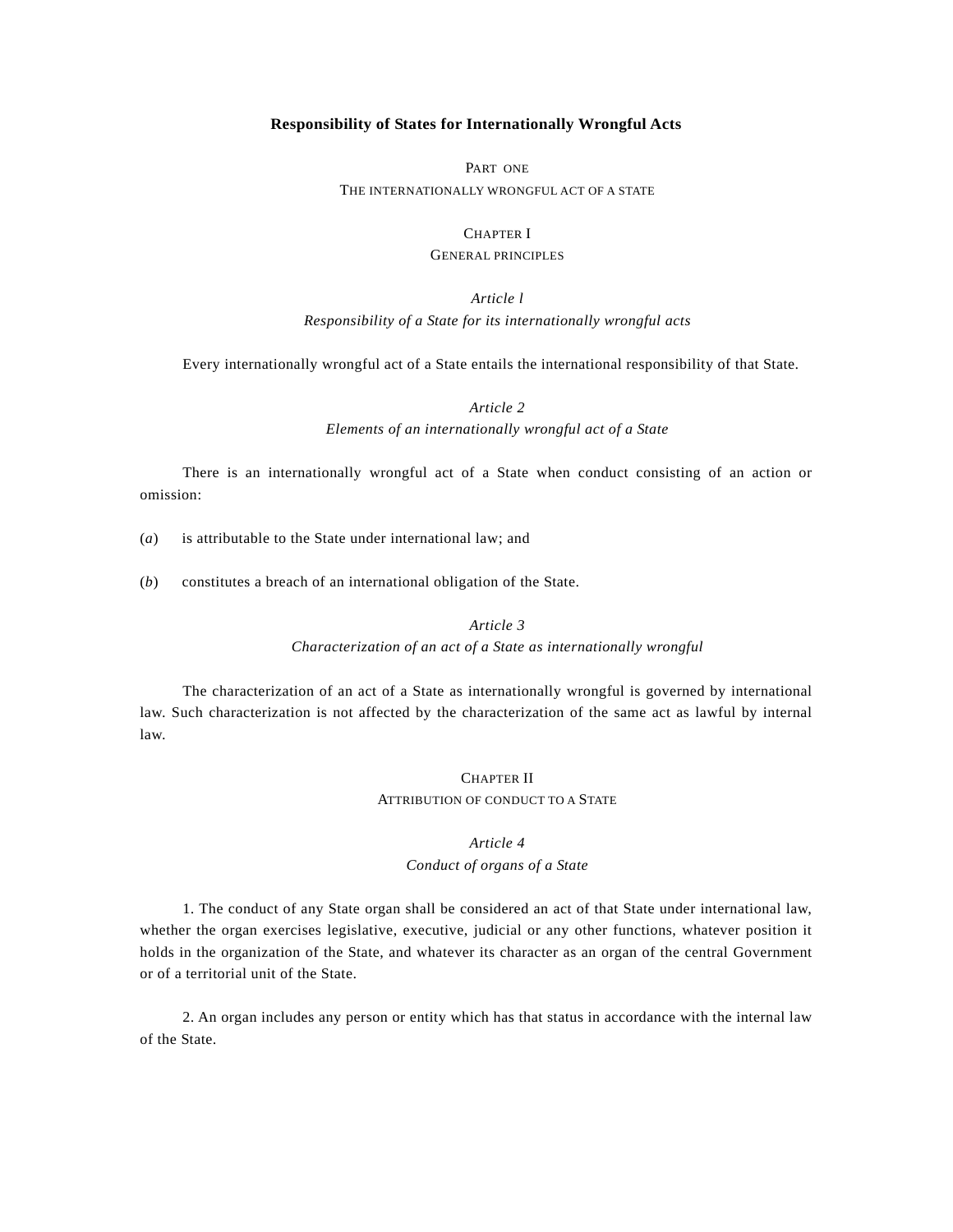# *Article 5 Conduct of persons or entities exercising elements of governmental authority*

The conduct of a person or entity which is not an organ of the State under article 4 but which is empowered by the law of that State to exercise elements of the governmental authority shall be considered an act of the State under international law, provided the person or entity is acting in that capacity in the particular instance.

# *Article 6 Conduct of organs placed at the disposal of a State by another State*

The conduct of an organ placed at the disposal of a State by another State shall be considered an act of the former State under international law if the organ is acting in the exercise of elements of the governmental authority of the State at whose disposal it is placed.

# *Article 7 Excess of authority or contravention of instructions*

The conduct of an organ of a State or of a person or entity empowered to exercise elements of the governmental authority shall be considered an act of the State under international law if the organ, person or entity acts in that capacity, even if it exceeds its authority or contravenes instructions.

### *Articl*e *8 Conduct directed or controlled by a State*

The conduct of a person or group of persons shall be considered an act of a State under international law if the person or group of persons is in fact acting on the instructions of, or under the direction or control of, that State in carrying out the conduct.

# *Article 9 Conduct carried out in the absence or default of the official authorities*

The conduct of a person or group of persons shall be considered an act of a State under international law if the person or group of persons is in fact exercising elements of the governmental authority in the absence or default of the official authorities and in circumstances such as to call for the exercise of those elements of authority.

# *Article 10 Conduct of an insurrectional or other movement*

1. The conduct of an insurrectional movement which becomes the new Government of a State shall be considered an act of that State under international law.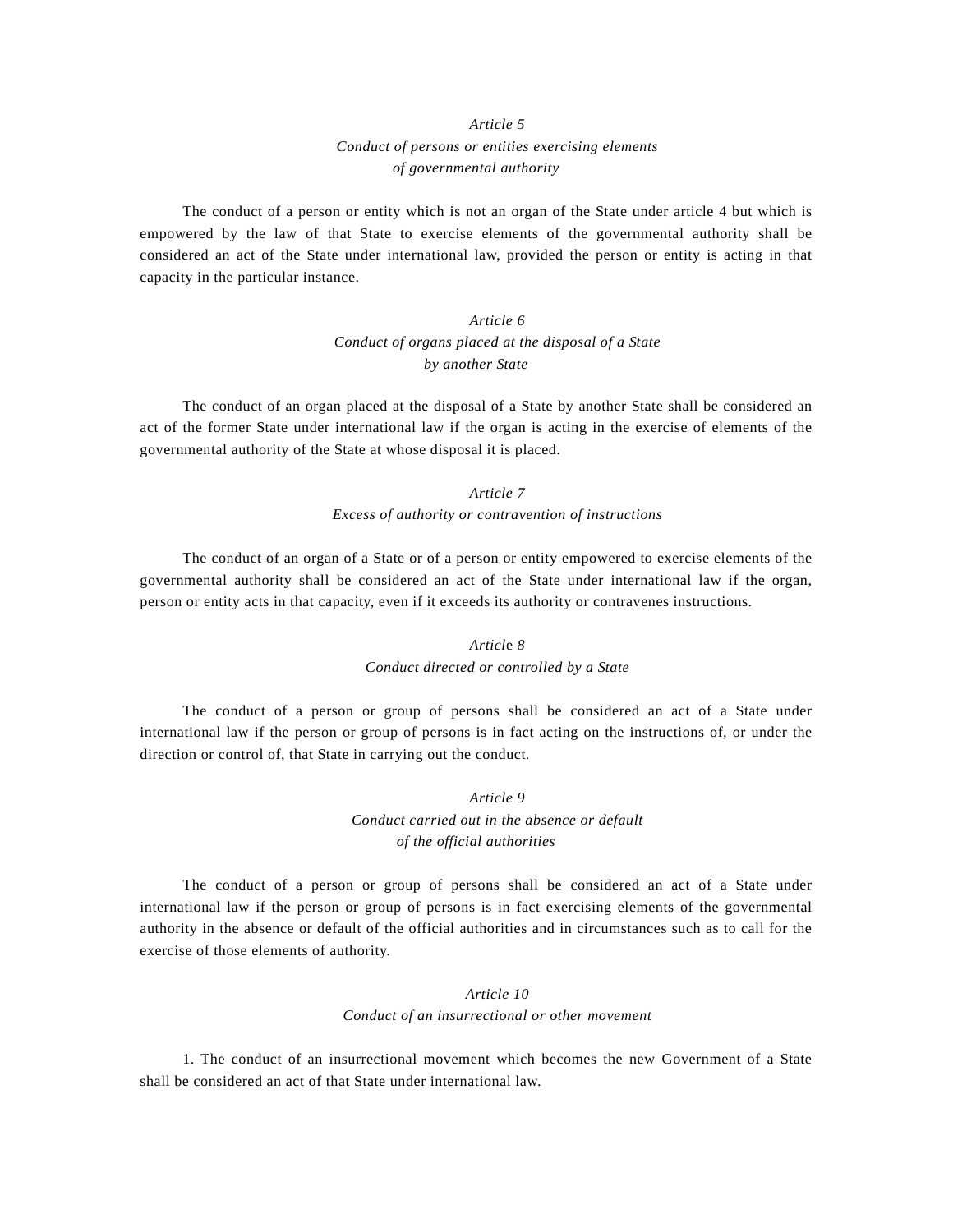2. The conduct of a movement, insurrectional or other, which succeeds in establishing a new State in part of the territory of a pre-existing State or in a territory under its administration shall be considered an act of the new State under international law.

3. This article is without prejudice to the attribution to a State of any conduct, however related to that of the movement concerned, which is to be considered an act of that State by virtue of articles 4 to 9.

#### *Article 11*

#### *Conduct acknowledged and adopted by a State as its own*

Conduct which is not attributable to a State under the preceding articles shall nevertheless be considered an act of that State under international law if and to the extent that the State acknowledges and adopts the conduct in question as its own.

#### CHAPTER III

#### BREACH OF AN INTERNATIONAL OBLIGATION

### *Article 12 Existence of a breach of an international obligation*

There is a breach of an international obligation by a State when an act of that State is not in conformity with what is required of it by that obligation, regardless of its origin or character.

#### *Article 13*

#### *International obligation in force for a State*

An act of a State does not constitute a breach of an international obligation unless the State is bound by the obligation in question at the time the act occurs.

### *Article 14*

*Extension in time of the breach of an international obligation* 

1. The breach of an international obligation by an act of a State not having a continuing character occurs at the moment when the act is performed, even if its effects continue.

2. The breach of an international obligation by an act of a State having a continuing character extends over the entire period during which the act continues and remains not in conformity with the international obligation.

3. The breach of an international obligation requiring a State to prevent a given event occurs when the event occurs and extends over the entire period during which the event continues and remains not in conformity with that obligation.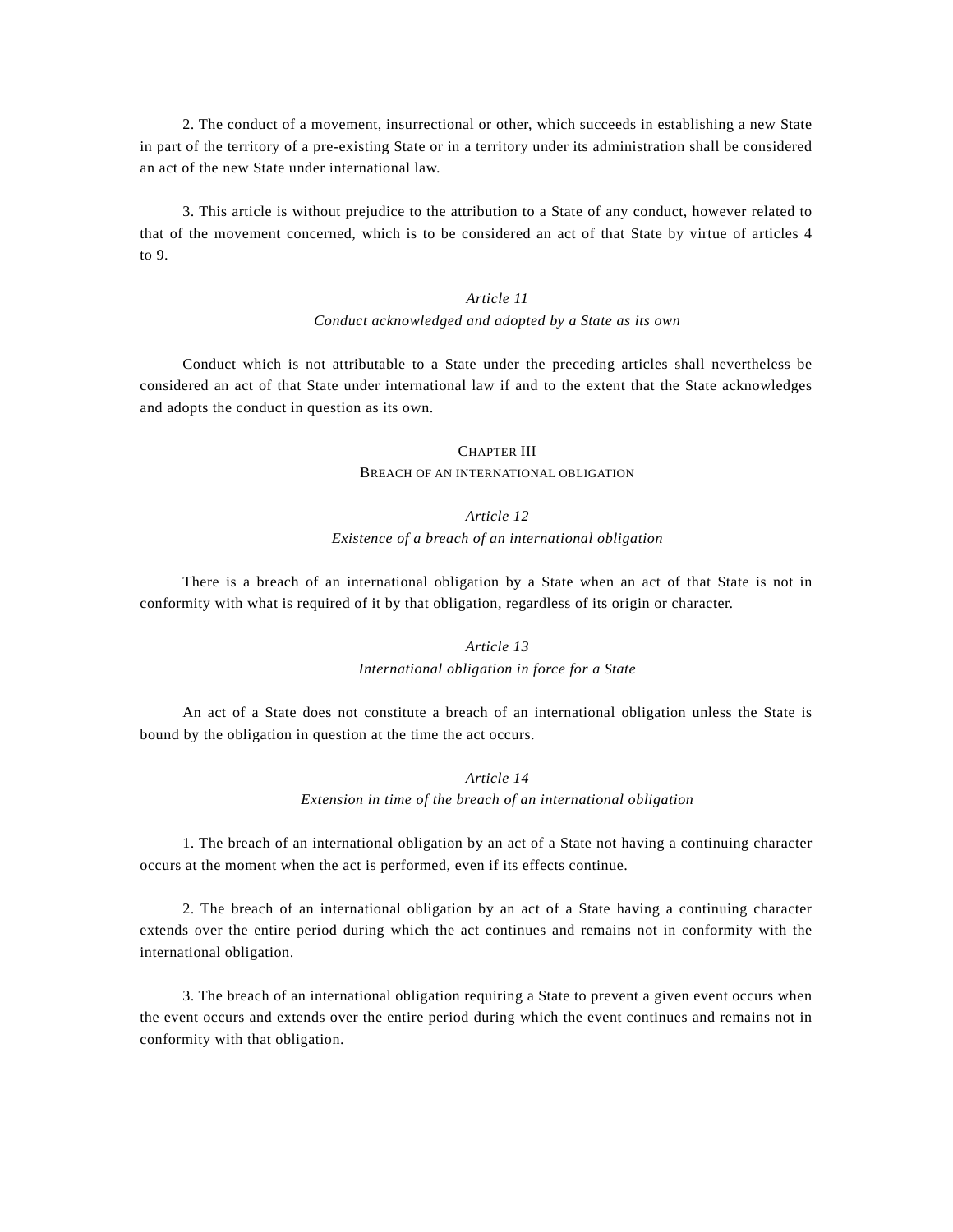# *Article 15 Breach consisting of a composite act*

1. The breach of an international obligation by a State through a series of actions or omissions defined in aggregate as wrongful occurs when the action or omission occurs which, taken with the other actions or omissions, is sufficient to constitute the wrongful act.

2. In such a case, the breach extends over the entire period starting with the first of the actions or omissions of the series and lasts for as long as these actions or omissions are repeated and remain not in conformity with the international obligation.

# CHAPTER IV RESPONSIBILITY OF A STATE IN CONNECTION WITH THE ACT OF ANOTHER STATE

# *Article 16 Aid or assistance in the commission of an internationally wrongful act*

A State which aids or assists another State in the commission of an internationally wrongful act by the latter is internationally responsible for doing so if:

(*a*) that State does so with knowledge of the circumstances of the internationally wrongful act; and

(*b*) the act would be internationally wrongful if committed by that State.

# *Article 17 Direction and control exercised over the commission of an internationally wrongful act*

A State which directs and controls another State in the commission of an internationally wrongful act by the latter is internationally responsible for that act if:

(*a*) that State does so with knowledge of the circumstances of the internationally wrongful act; and

(*b*) the act would be internationally wrongful if committed by that State.

# *Article 18 Coercion of another State*

A State which coerces another State to commit an act is internationally responsible for that act if:

- (*a*) the act would, but for the coercion, be an internationally wrongful act of the coerced State; and
- (*b*) the coercing State does so with knowledge of the circumstances of the act.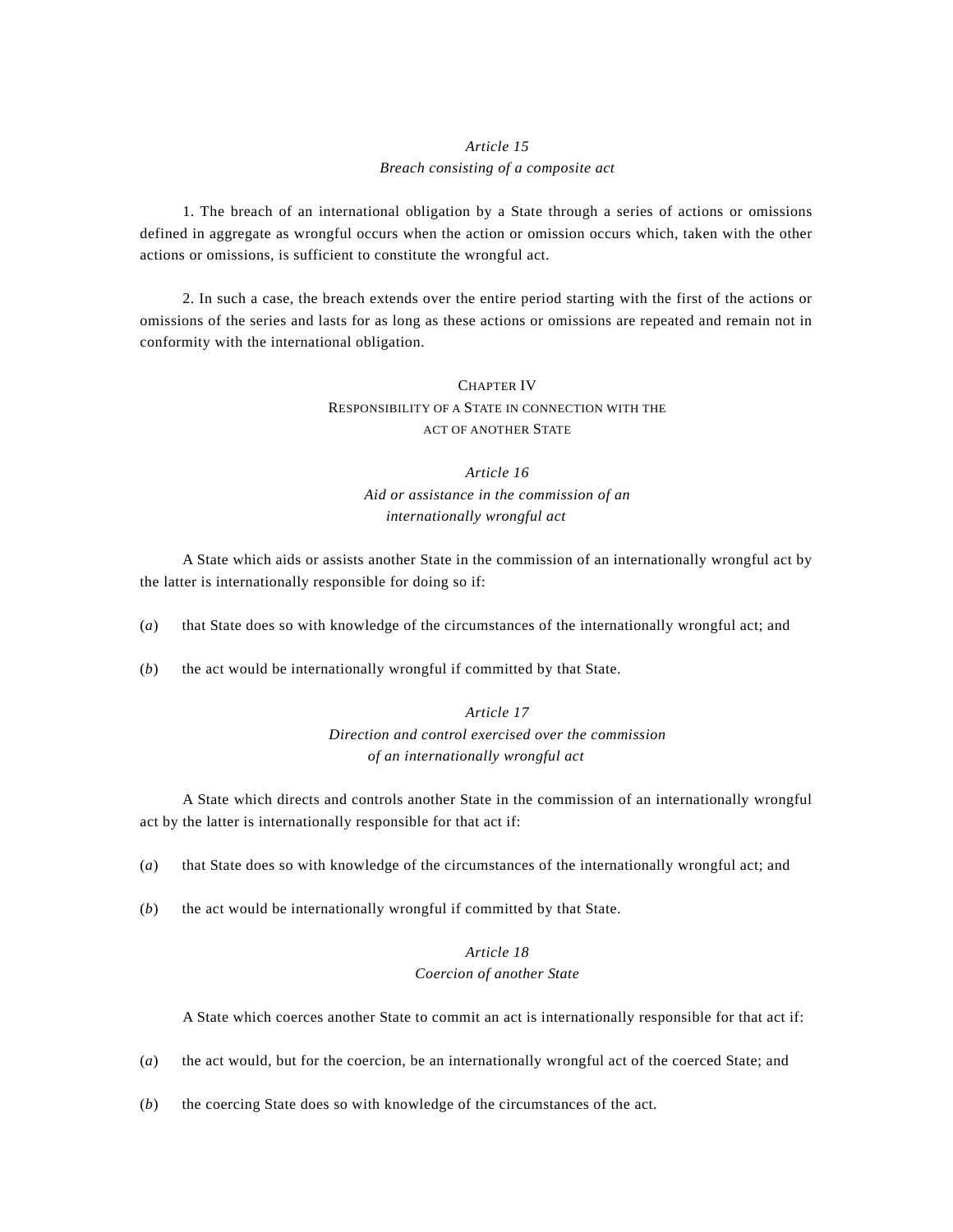### *Article 19*

#### *Effect of this chapter*

This chapter is without prejudice to the international responsibility, under other provisions of these articles, of the State which commits the act in question, or of any other State.

#### CHAPTER V

#### CIRCUMSTANCES PRECLUDING WRONGFULNESS

# *Article 20*

### *Consent*

Valid consent by a State to the commission of a given act by another State precludes the wrongfulness of that act in relation to the former State to the extent that the act remains within the limits of that consent.

### *Article 21 Self-defence*

The wrongfulness of an act of a State is precluded if the act constitutes a lawful measure of selfdefence taken in conformity with the Charter of the United Nations.

# *Article 22 Countermeasures in respect of an internationally wrongful act*

The wrongfulness of an act of a State not in conformity with an international obligation towards another State is precluded if and to the extent that the act constitutes a countermeasure taken against the latter State in accordance with chapter II of part three.

### *Article 23*

#### *Force majeure*

1. The wrongfulness of an act of a State not in conformity with an international obligation of that State is precluded if the act is due to force majeure, that is the occurrence of an irresistible force or of an unforeseen event, beyond the control of the State, making it materially impossible in the circumstances to perform the obligation.

2. Paragraph 1 does not apply if:

(*a*) the situation of force majeure is due, either alone or in combination with other factors, to the conduct of the State invoking it; or

(*b*) the State has assumed the risk of that situation occurring.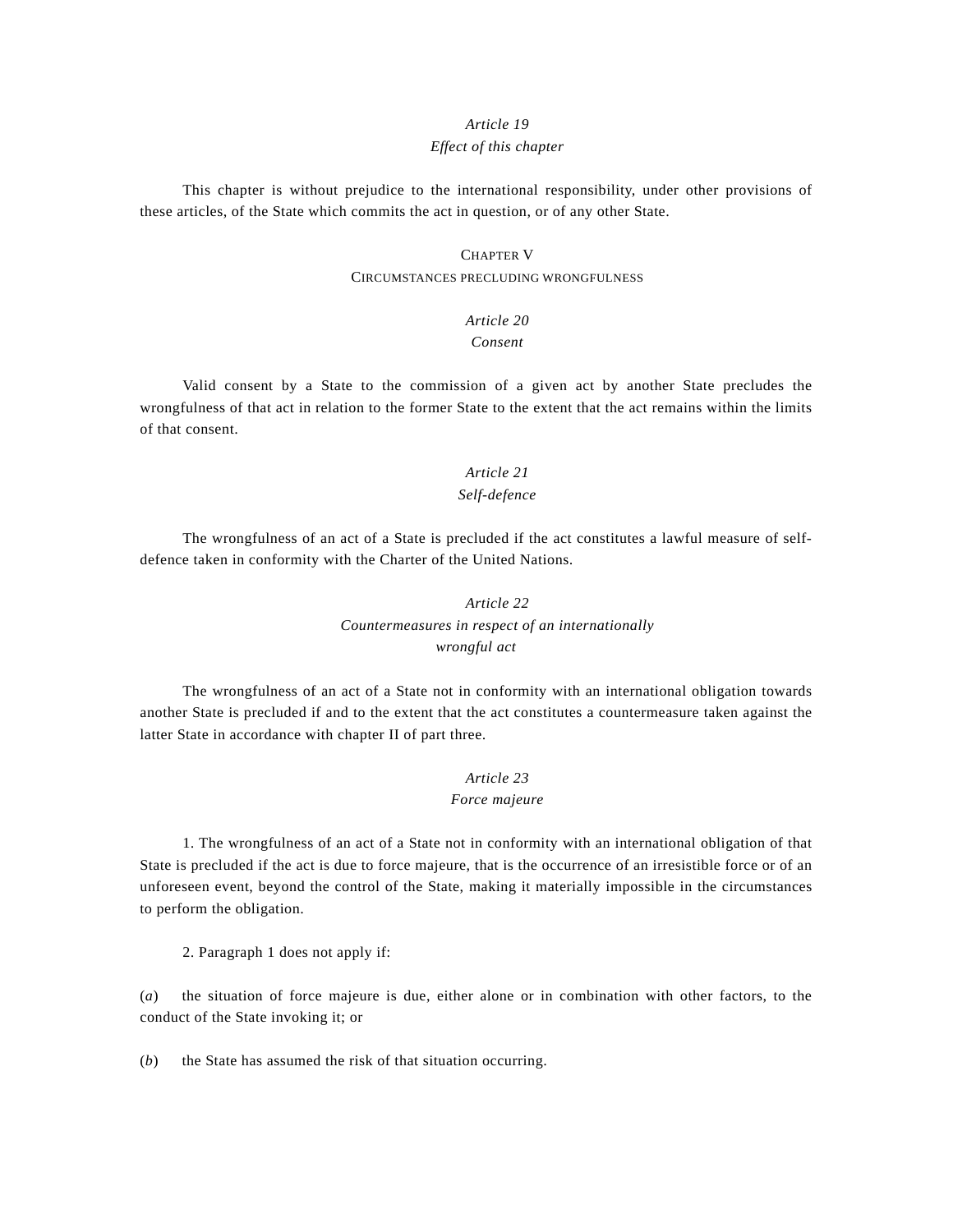# *Article 24*

### *Distress*

1. The wrongfulness of an act of a State not in conformity with an international obligation of that State is precluded if the author of the act in question has no other reasonable way, in a situation of distress, of saving the author's life or the lives of other persons entrusted to the author's care.

2. Paragraph 1 does not apply if:

(*a*) the situation of distress is due, either alone or in combination with other factors, to the conduct of the State invoking it; or

(*b*) the act in question is likely to create a comparable or greater peril.

### *Article 25*

#### *Necessity*

1. Necessity may not be invoked by a State as a ground for precluding the wrongfulness of an act not in conformity with an international obligation of that State unless the act:

(*a*) is the only way for the State to safeguard an essential interest against a grave and imminent peril; and

(*b*) does not seriously impair an essential interest of the State or States towards which the obligation exists, or of the international community as a whole.

2. In any case, necessity may not be invoked by a State as a ground for precluding wrongfulness if:

(*a*) the international obligation in question excludes the possibility of invoking necessity; or

(*b*) the State has contributed to the situation of necessity.

### *Article 26*

#### *Compliance with peremptory norms*

Nothing in this chapter precludes the wrongfulness of any act of a State which is not in conformity with an obligation arising under a peremptory norm of general international law.

# *Article 27 Consequences of invoking a circumstance precluding wrongfulness*

The invocation of a circumstance precluding wrongfulness in accordance with this chapter is without prejudice to: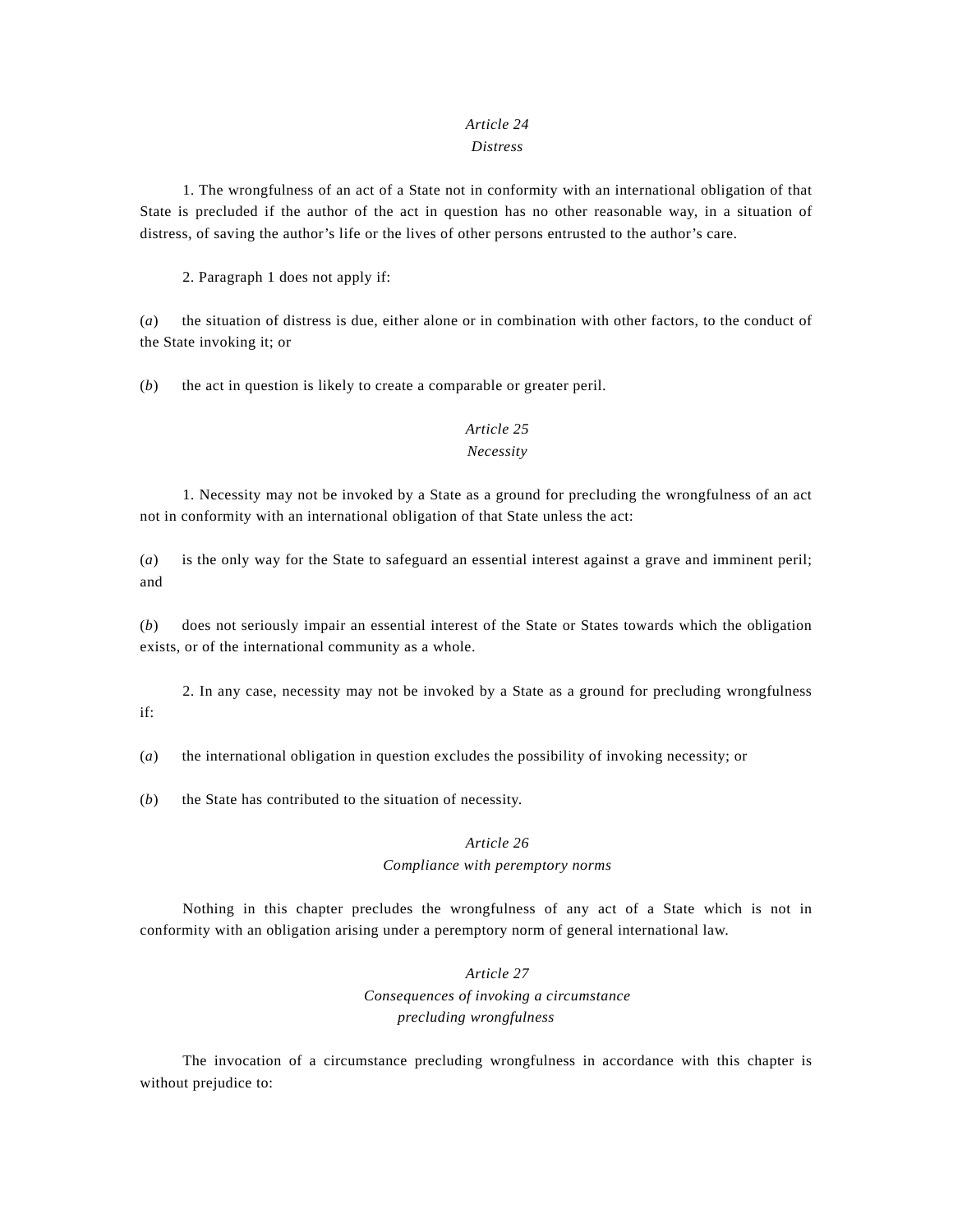(*a*) compliance with the obligation in question, if and to the extent that the circumstance precluding wrongfulness no longer exists;

(*b*) the question of compensation for any material loss caused by the act in question.

# PART TWO

### CONTENT OF THE INTERNATIONAL RESPONSIBILITY OF A STATE

### CHAPTER I

### GENERAL PRINCIPLES

# *Article 28 Legal consequences of an internationally wrongful act*

The international responsibility of a State which is entailed by an internationally wrongful act in accordance with the provisions of part one involves legal consequences as set out in this part.

### *Article 29*

### *Continued duty of performance*

The legal consequences of an internationally wrongful act under this part do not affect the continued duty of the responsible State to perform the obligation breached.

#### *Article 30*

#### *Cessation and non-repetition*

The State responsible for the internationally wrongful act is under an obligation:

- (*a*) to cease that act, if it is continuing;
- (*b*) to offer appropriate assurances and guarantees of non-repetition, if circumstances so require.

# *Article 31*

### *Reparation*

1. The responsible State is under an obligation to make full reparation for the injury caused by the internationally wrongful act.

2. Injury includes any damage, whether material or moral, caused by the internationally wrongful act of a State.

### *Article 32*

#### *Irrelevance of internal law*

The responsible State may not rely on the provisions of its internal law as justification for failure to comply with its obligations under this part.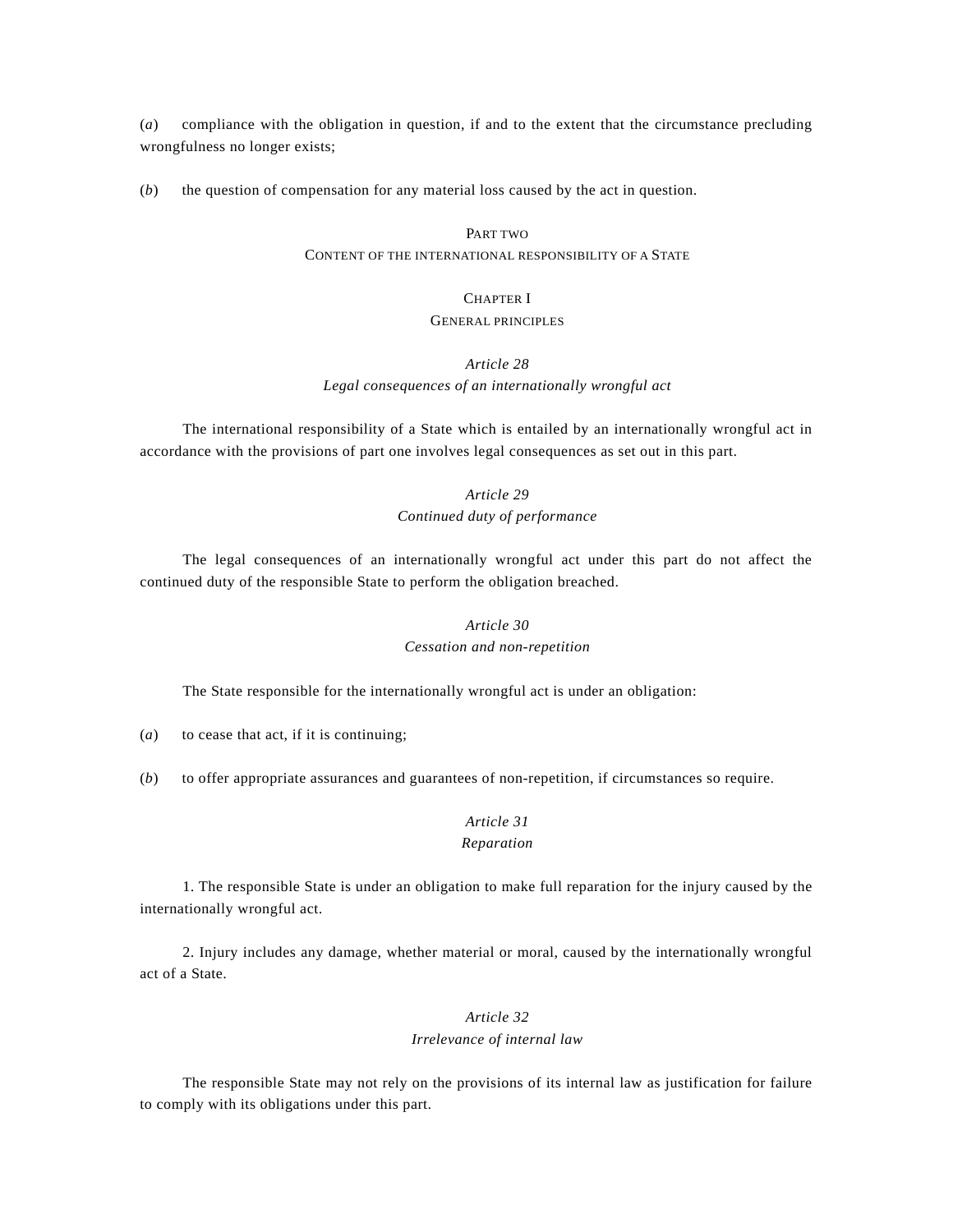#### *Article 33*

#### *Scope of international obligations set out in this part*

1. The obligations of the responsible State set out in this part may be owed to another State, to several States, or to the international community as a whole, depending in particular on the character and content of the international obligation and on the circumstances of the breach.

2. This part is without prejudice to any right, arising from the international responsibility of a State, which may accrue directly to any person or entity other than a State.

### CHAPTER II REPARATION FOR INJURY

### *Article 34 Forms of reparation*

Full reparation for the injury caused by the internationally wrongful act shall take the form of restitution, compensation and satisfaction, either singly or in combination, in accordance with the provisions of this chapter.

# *Article 35 Restitution*

A State responsible for an internationally wrongful act is under an obligation to make restitution, that is, to re-establish the situation which existed before the wrongful act was committed, provided and to the extent that restitution:

(*a*) is not materially impossible;

(*b*) does not involve a burden out of all proportion to the benefit deriving from restitution instead of compensation.

# *Article 36*

### *Compensation*

1. The State responsible for an internationally wrongful act is under an obligation to compensate for the damage caused thereby, insofar as such damage is not made good by restitution.

2. The compensation shall cover any financially assessable damage including loss of profits insofar as it is established.

# *Article 37 Satisfaction*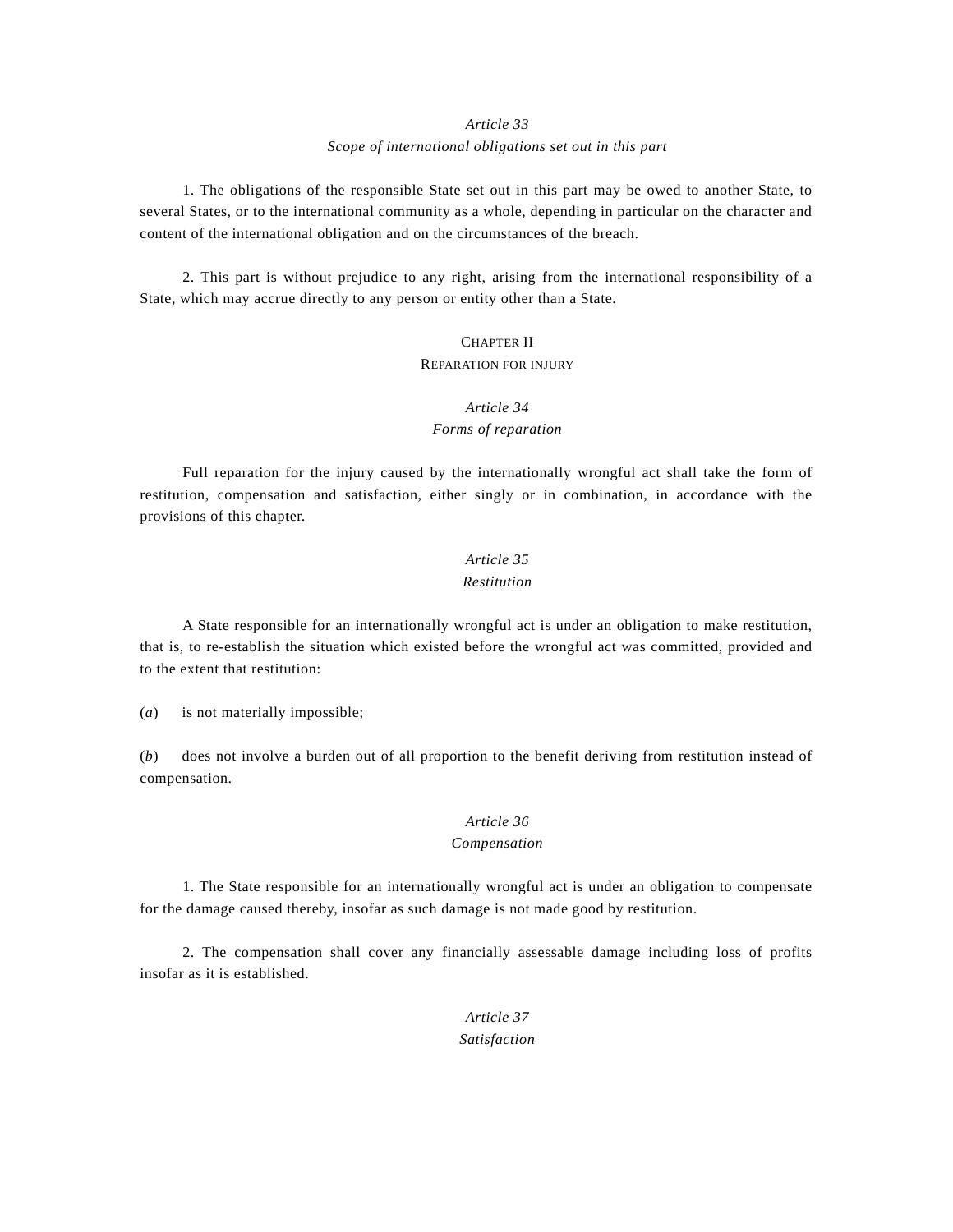1. The State responsible for an internationally wrongful act is under an obligation to give satisfaction for the injury caused by that act insofar as it cannot be made good by restitution or compensation.

2. Satisfaction may consist in an acknowledgement of the breach, an expression of regret, a formal apology or another appropriate modality.

3. Satisfaction shall not be out of proportion to the injury and may not take a form humiliating to the responsible State.

### *Article 38 Interest*

1. Interest on any principal sum due under this chapter shall be payable when necessary in order to ensure full reparation. The interest rate and mode of calculation shall be set so as to achieve that result.

2. Interest runs from the date when the principal sum should have been paid until the date the obligation to pay is fulfilled.

# *Article 39 Contribution to the injury*

In the determination of reparation, account shall be taken of the contribution to the injury by wilful or negligent action or omission of the injured State or any person or entity in relation to whom reparation is sought.

# CHAPTER III SERIOUS BREACHES OF OBLIGATIONS UNDER PEREMPTORY NORMS OF GENERAL INTERNATIONAL LAW

### *Article 40*

#### *Application of this chapter*

1. This chapter applies to the international responsibility which is entailed by a serious breach by a State of an obligation arising under a peremptory norm of general international law.

2. A breach of such an obligation is serious if it involves a gross or systematic failure by the responsible State to fulfil the obligation.

# *Article 41 Particular consequences of a serious breach of an obligation under this chapter*

1. States shall cooperate to bring to an end through lawful means any serious breach within the meaning of article 40.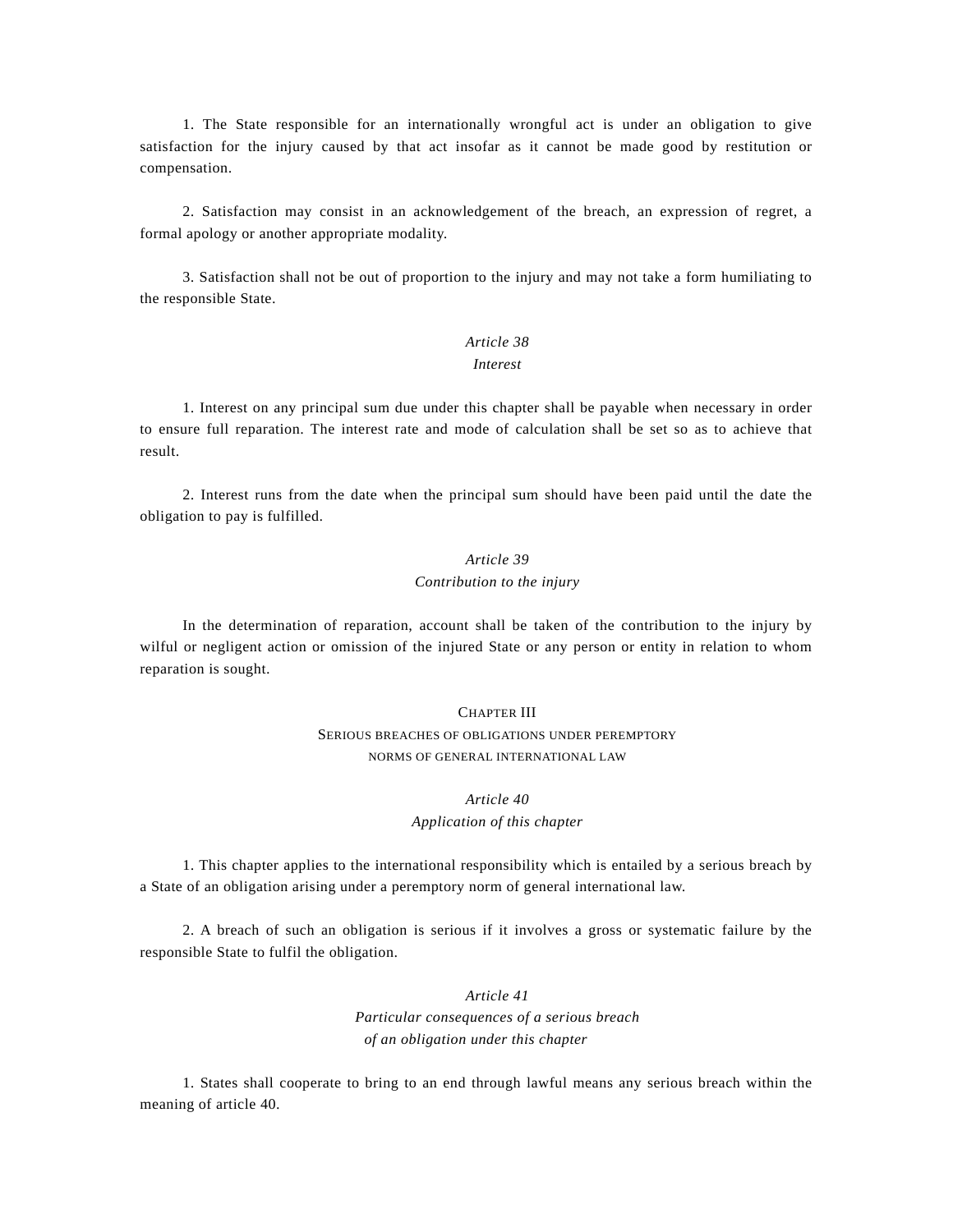2. No State shall recognize as lawful a situation created by a serious breach within the meaning of article 40, nor render aid or assistance in maintaining that situation.

3. This article is without prejudice to the other consequences referred to in this part and to such further consequences that a breach to which this chapter applies may entail under international law.

> PART THREE THE IMPLEMENTATION OF THE INTERNATIONAL RESPONSIBILITY OF A STATE

# CHAPTER I INVOCATION OF THE RESPONSIBILITY OF A STATE

# *Article 42 Invocation of responsibility by an injured State*

A State is entitled as an injured State to invoke the responsibility of another State if the obligation breached is owed to:

(*a*) that State individually; or

(*b*) a group of States including that State, or the international community as a whole, and the breach of the obligation:

(i) specially affects that State; or

(ii) is of such a character as radically to change the position of all the other States to which the obligation is owed with respect to the further performance of the obligation.

# *Article 43 Notice of claim by an injured State*

1. An injured State which invokes the responsibility of another State shall give notice of its claim to that State.

2. The injured State may specify in particular:

(*a*) the conduct that the responsible State should take in order to cease the wrongful act, if it is continuing;

(*b*) what form reparation should take in accordance with the provisions of part two.

### *Article 44 Admissibility of claims*

The responsibility of a State may not be invoked if: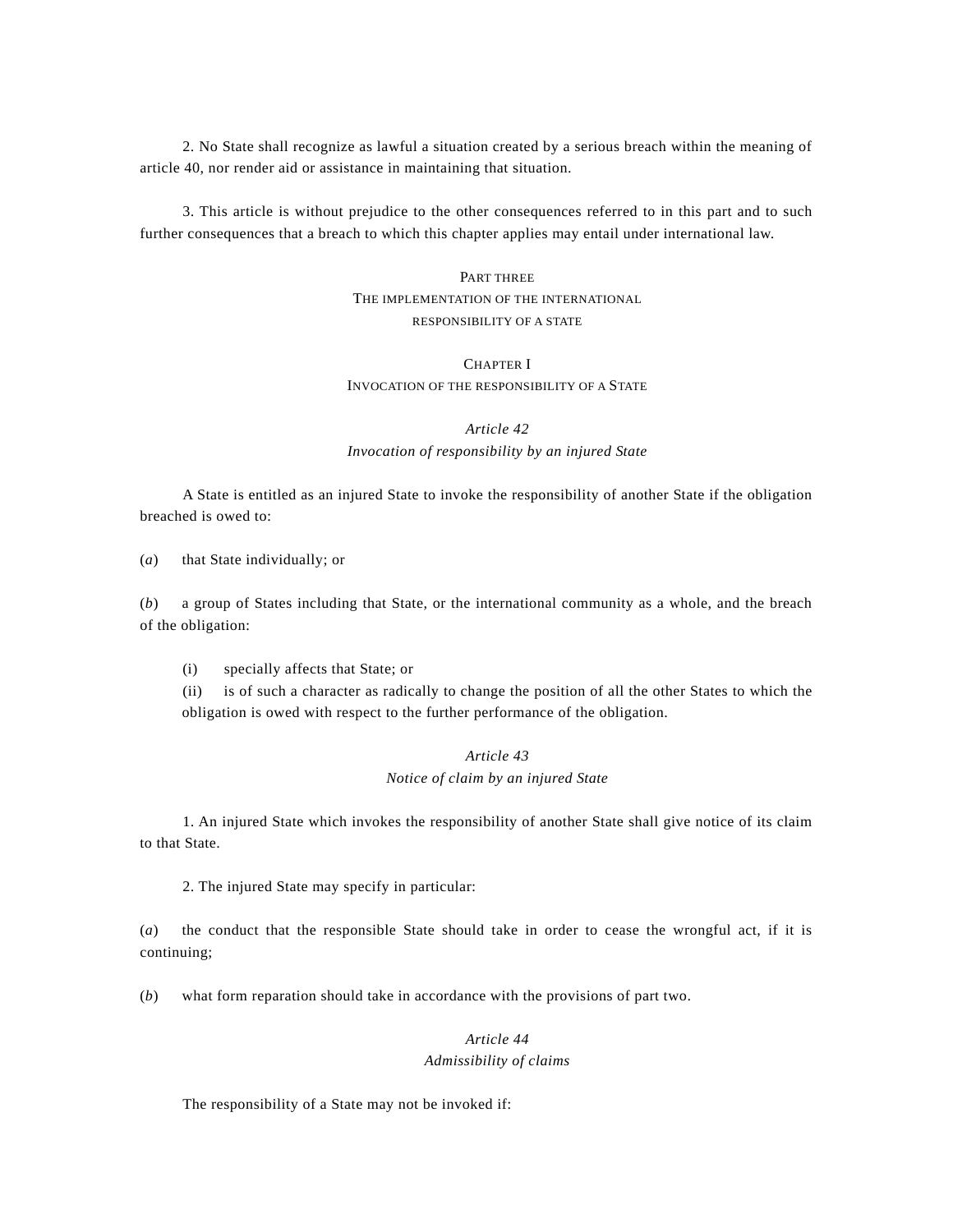(*a*) the claim is not brought in accordance with any applicable rule relating to the nationality of claims;

(*b*) the claim is one to which the rule of exhaustion of local remedies applies and any available and effective local remedy has not been exhausted.

# *Article 45 Loss of the right to invoke responsibility*

The responsibility of a State may not be invoked if:

(*a*) the injured State has validly waived the claim;

(*b*) the injured State is to be considered as having, by reason of its conduct, validly acquiesced in the lapse of the claim.

### *Article 46 Plurality of injured States*

Where several States are injured by the same internationally wrongful act, each injured State may separately invoke the responsibility of the State which has committed the internationally wrongful act.

# *Article 47 Plurality of responsible States*

1. Where several States are responsible for the same internationally wrongful act, the responsibility of each State may be invoked in relation to that act.

2. Paragraph 1:

(*a*) does not permit any injured State to recover, by way of compensation, more than the damage it has suffered;

(*b*) is without prejudice to any right of recourse against the other responsible States.

# *Article 48 Invocation of responsibility by a State other than an injured State*

1. Any State other than an injured State is entitled to invoke the responsibility of another State in accordance with paragraph 2 if:

(*a*) the obligation breached is owed to a group of States including that State, and is established for the protection of a collective interest of the group; or

(*b*) the obligation breached is owed to the international community as a whole.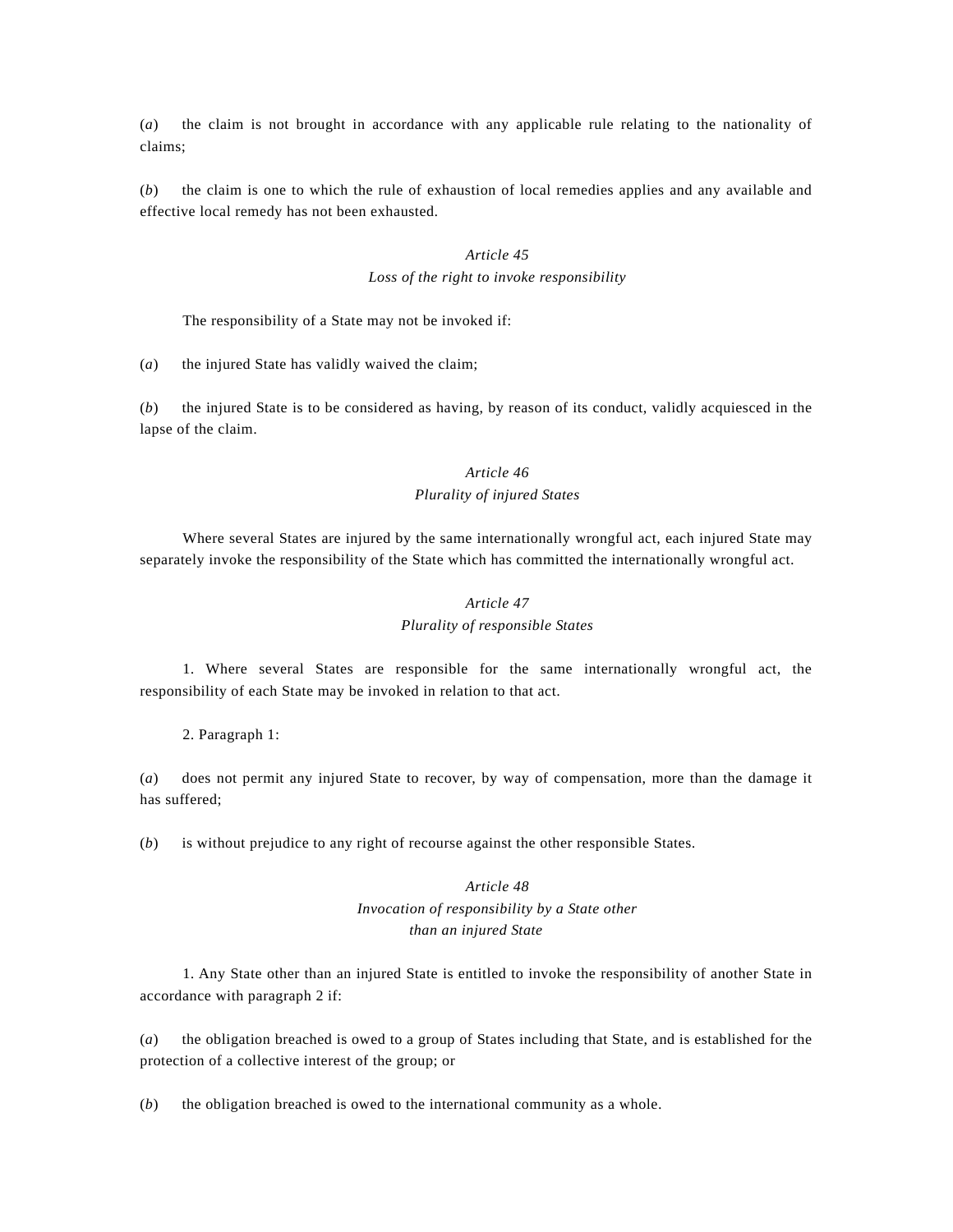2. Any State entitled to invoke responsibility under paragraph 1 may claim from the responsible State:

(*a*) cessation of the internationally wrongful act, and assurances and guarantees of non-repetition in accordance with article 30; and

(*b*) performance of the obligation of reparation in accordance with the preceding articles, in the interest of the injured State or of the beneficiaries of the obligation breached.

3. The requirements for the invocation of responsibility by an injured State under articles 43, 44 and 45 apply to an invocation of responsibility by a State entitled to do so under paragraph 1.

# CHAPTER II

# **COUNTERMEASURES**

# *Article 49 Object and limits of countermeasures*

1. An injured State may only take countermeasures against a State which is responsible for an internationally wrongful act in order to induce that State to comply with its obligations under part two.

2. Countermeasures are limited to the non-performance for the time being of international obligations of the State taking the measures towards the responsible State.

3. Countermeasures shall, as far as possible, be taken in such a way as to permit the resumption of performance of the obligations in question.

# *Article 50 Obligations not affected by countermeasures*

1. Countermeasures shall not affect:

(*a*) the obligation to refrain from the threat or use of force as embodied in the Charter of the United Nations;

(*b*) obligations for the protection of fundamental human rights;

- (*c*) obligations of a humanitarian character prohibiting reprisals;
- (*d*) other obligations under peremptory norms of general international law.

2. A State taking countermeasures is not relieved from fulfilling its obligations:

(*a*) under any dispute settlement procedure applicable between it and the responsible State;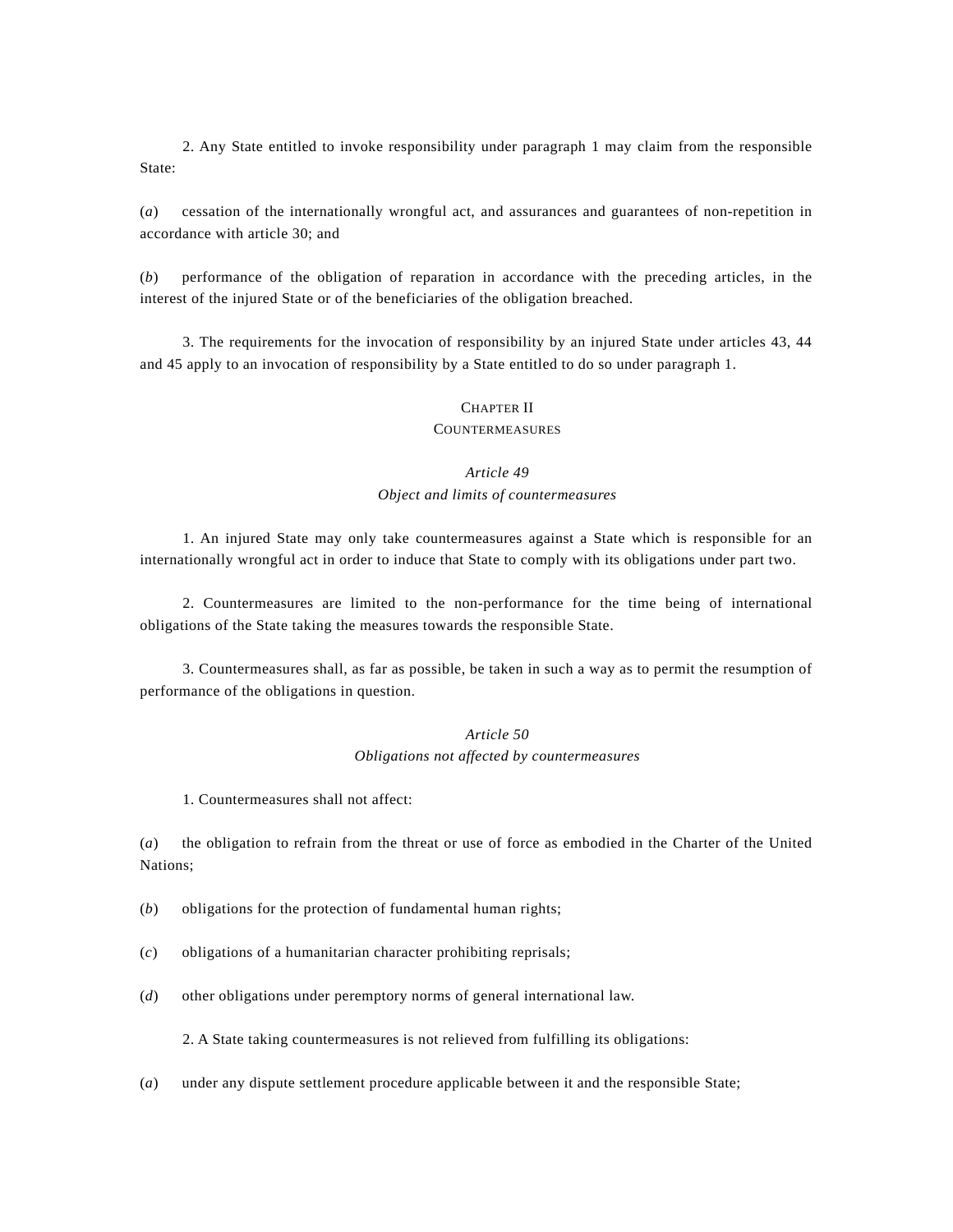(*b*) to respect the inviolability of diplomatic or consular agents, premises, archives and documents.

# *Article 51 Proportionality*

Countermeasures must be commensurate with the injury suffered, taking into account the gravity of the internationally wrongful act and the rights in question.

### *Article 52 Conditions relating to resort to countermeasures*

1. Before taking countermeasures, an injured State shall:

(*a*) call upon the responsible State, in accordance with article 43, to fulfil its obligations under part two;

(*b*) notify the responsible State of any decision to take countermeasures and offer to negotiate with that State.

2. Notwithstanding paragraph 1 (*b*), the injured State may take such urgent countermeasures as are necessary to preserve its rights.

3. Countermeasures may not be taken, and if already taken must be suspended without undue delay if:

(*a*) the internationally wrongful act has ceased; and

(*b*) the dispute is pending before a court or tribunal which has the authority to make decisions binding on the parties.

4. Paragraph 3 does not apply if the responsible State fails to implement the dispute settlement procedures in good faith.

### *Article 53*

#### *Termination of countermeasures*

Countermeasures shall be terminated as soon as the responsible State has complied with its obligations under part two in relation to the internationally wrongful act.

### *Article 54*

### *Measures taken by States other than an injured State*

This chapter does not prejudice the right of any State, entitled under article 48, paragraph 1, to invoke the responsibility of another State, to take lawful measures against that State to ensure cessation of the breach and reparation in the interest of the injured State or of the beneficiaries of the obligation breached.